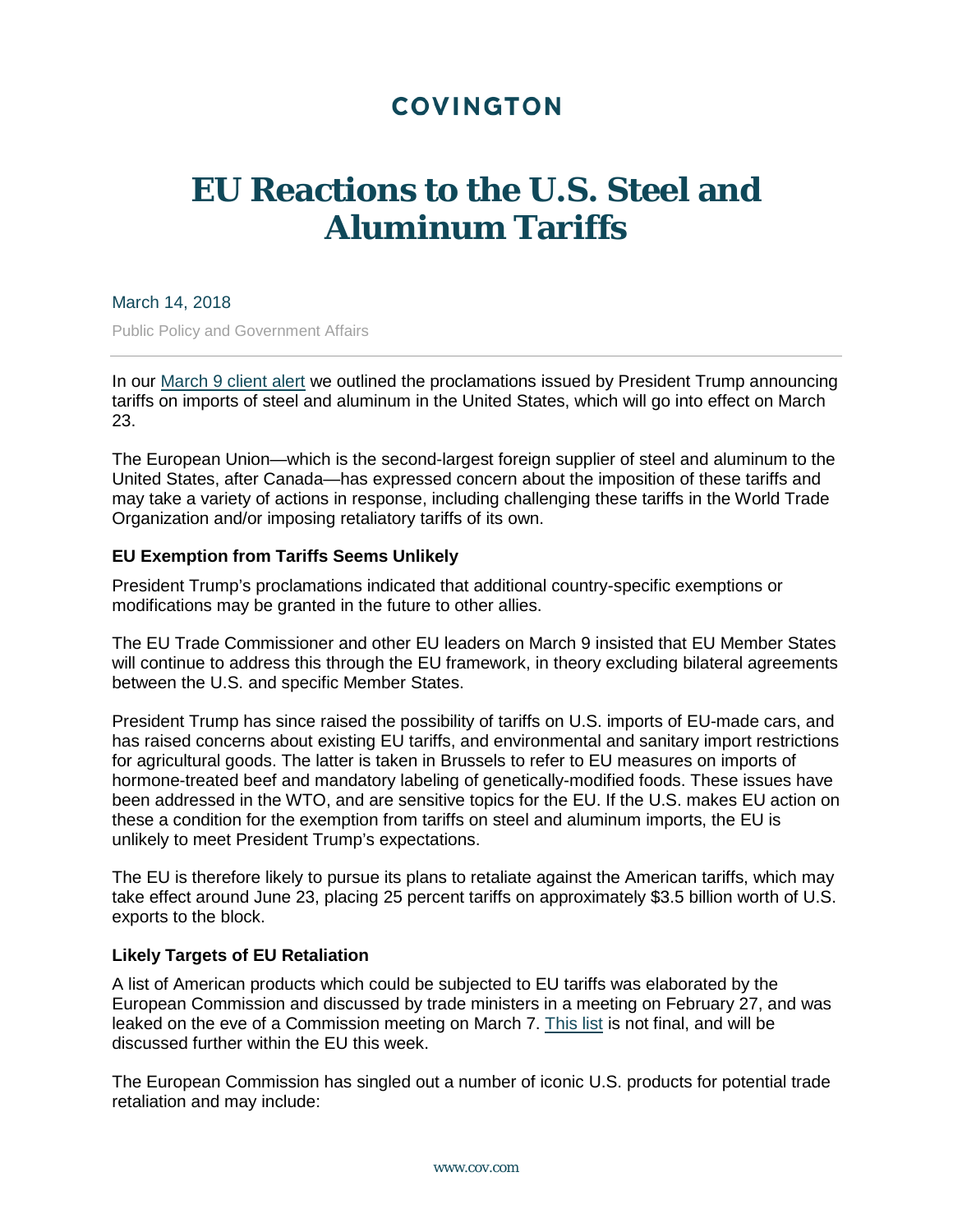- agricultural products, such as peanut butter, kidney beans, rice, cranberries, and orange juice;
- cosmetic products, such as lip and eye "make-up preparations":
- **E** apparel, such as cotton t-shirts, denim jeans, and leather shoes; and
- a wide range of steel products.

### **Mechanisms to Pursue Retaliation**

The Commission envisages reacting to the U.S. tariffs on three different parallel tracks:

- 1. **The WTO dispute settlement procedure**: the EU (probably together with other WTO members) will first challenge the U.S. claim that the tariffs are justifiable under the "national security" exception. This would be dealt with by a WTO Panel and possibly go to the WTO Appellate Body. Only then, if the U.S. claim is rejected and the Trump administration refuses to amend the tariffs, would complaining parties (including the EU) be allowed to request compensation. The WTO would then authorize retaliation "equivalent to the level of nullification and impairment." This process can obviously take years before retaliatory measures can be applied.
- 2. **Calibrated safeguard measures to protect the European Union steel industry**: these measures would be triggered under a WTO procedure if the U.S. tariffs cause a surge of steel imports from third countries to the EU, threatening its domestic producers.
- 3. **Safeguard measures aimed at "re-balancing" the trade between the EU and the U.S., affected by the U.S. tariffs**: this procedure would allow "retaliatory" measures to be triggered "immediately" (after a minimum of three months for consultation in the WTO). According to the Commission, these safeguards are WTO-compatible if applied proportionally and if they respect specific criteria.

As to the procedure, for trade issues, the EU Commission not only has the right of initiative, but also conducts the negotiations with third parties, including inside the WTO. Regulations relating to trade defense measures are adopted by the Council of Ministers, but their implementation usually is made through "Implementing Acts," decided on by the Commission and assisted by a "committee" of Member States' experts (the "comitology" procedure). In this case:

- as for the WTO dispute mechanism, the Commission can start the procedure alone, but needs to consult regularly with the Trade Policy Committee of the Council;
- the safeguard measures have already been discussed in the (Council) Working Party on Trade Questions; in practice, the Safeguards Committee, made up of Member States' experts and run by the Commission, would adopt these by Qualified Majority;
- any retaliation measures would be dealt with according to the Trade Enforcement Regulation (No. 654/2014); Member States' experts would be consulted through the Trade Barriers Committee. (Note that there is no precedent for the use of this procedure to date.)

The potential spill-over of U.S. and EU action on tariffs may extend well beyond the steel and aluminum industries. Businesses involved in transatlantic trade will need to gauge their exposure carefully and consider how to respond to potential tariffs.

Covington's transatlantic team is well placed to help argue against the impositions of tariffs by the EU on specific imports from the U.S.

# **COVINGTON**